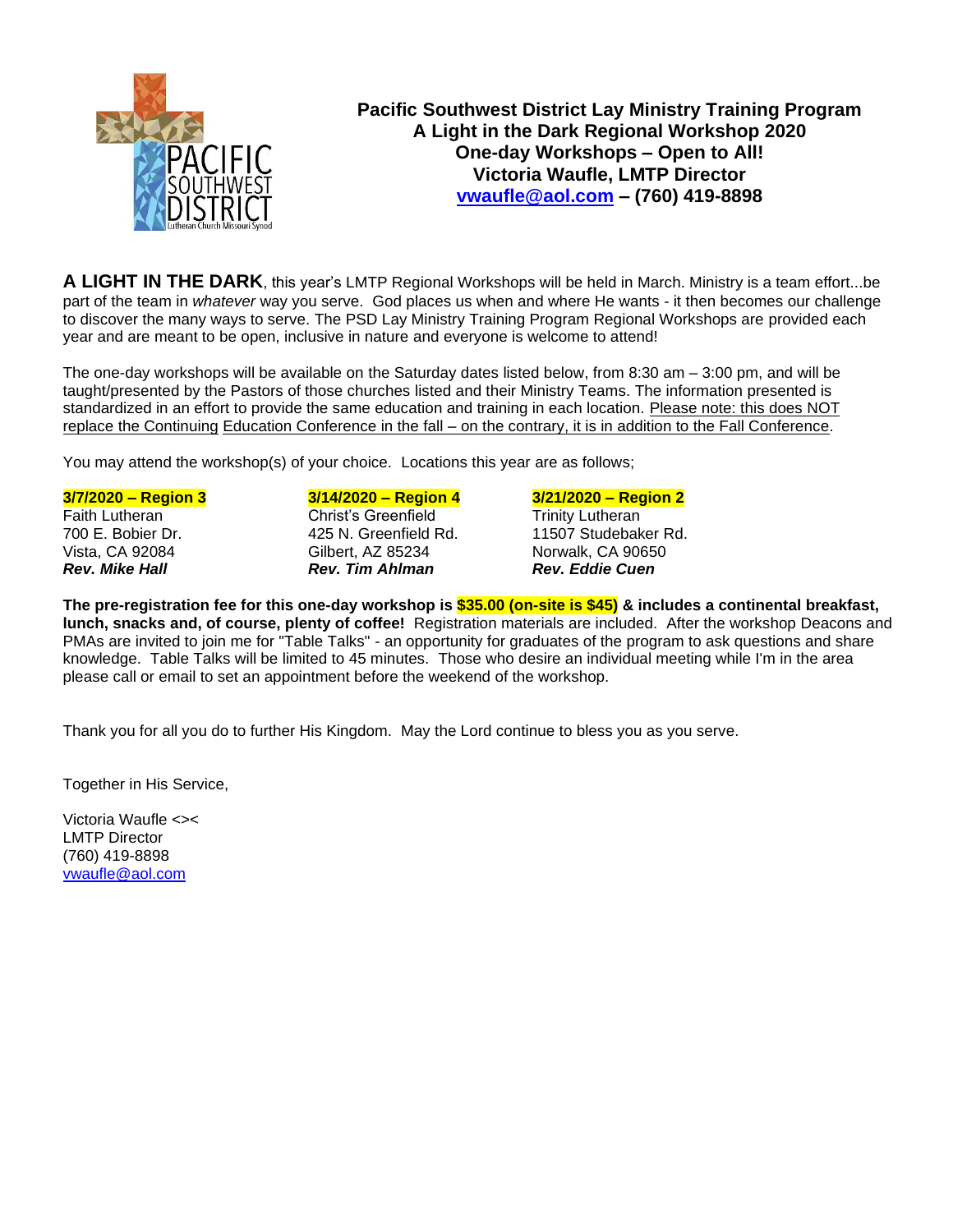

**Pacific Southwest District Lay Ministry Training Program A Light in the Dark Regional Workshop 2020 One-day Workshops – Open to All! Victoria Waufle, LMTP Director [vwaufle@aol.com](mailto:vwaufle@aol.com) – (760) 419-8898**

# **SCHEDULE:**

- **8:30 am Registration and Continental Breakfast**
- **9:00 am Welcome and Opening Devotions**
- **9:10 am** *Session #1*
- **10:15 am - -** *Break*  -
- **10:30 am** *Session # 2*
- **11:45 pm --- Lunch ---**
- **12:30 pm** *Session #3*
- **1:15 pm - -** *Break*  -
- **1:30 pm** *Session #4*
- **2:15 pm Q & A**
- **2:45 pm District Updates/Evaluations – Victoria Waufle**
- **3:00 pm Closing Prayer**

**These sessions are meant to be interactive in learning style, providing an opportunity for attendees to actually get to know one another, develop contacts at other churches, and learn first-hand how to expand their service in Ministry.**

**Together in His Service,**

**Victoria Waufle <>< LMTP Director (760) 419-8898** [vwaufle@aol.com](mailto:vwaufle@aol.com)